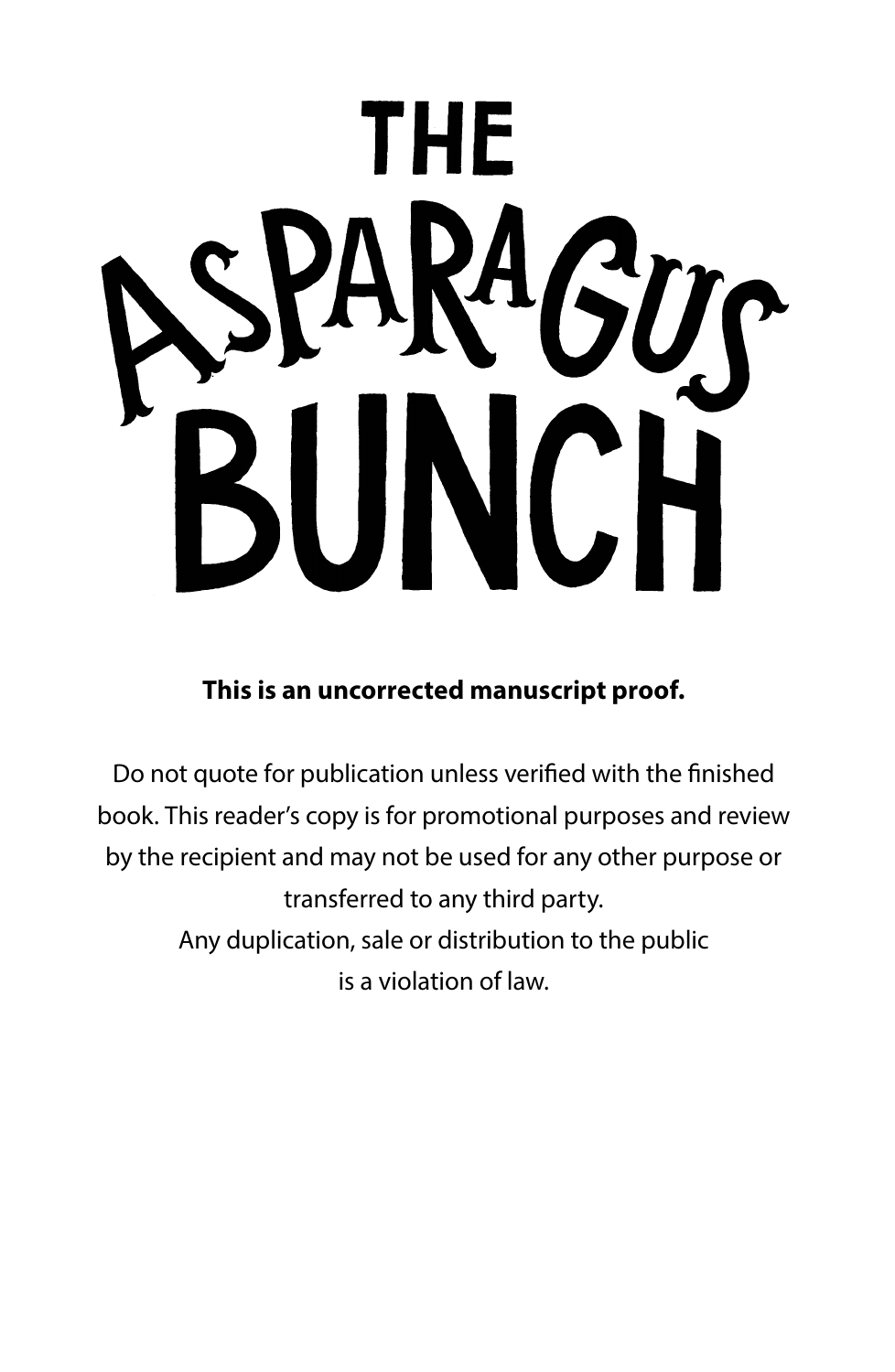**Jessica Scott-Whyte** was born and raised in Dublin, Ireland. She studied French and History for her BA in University College Dublin, then moved to London where she completed an MA in Fashion Journalism at the London College of Fashion. After freelancing as a fashion journalist for some years, she then crossed over to the press relations side of the fashion industry, a career move which led her to Paris, France in 2012, where she still lives today with her husband and two children in a neurodiverse family. Jessica remains terribly nostalgic of growing up in the nineties and wishes she could go back to that incredible era of POGs, Art Attack, Ring Pops, Goosebumps books, cereal box prizes, The Crystal Maze, boy bands and Super Nintendo.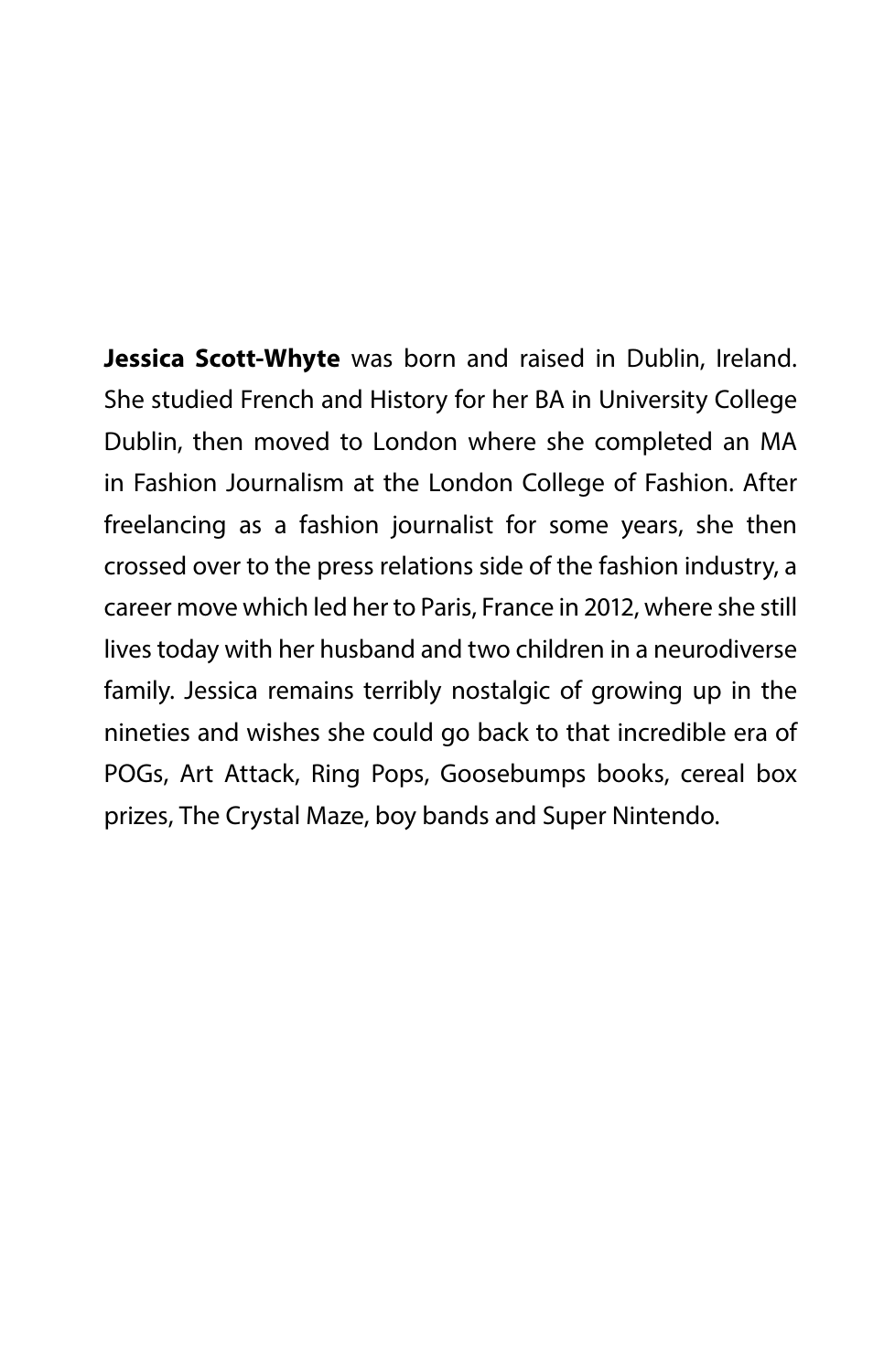Published in 2022 by Welbeck Flame An imprint of Welbeck Children's Limited,

Part of Welbeck Publishing Group. Based in London and Sydney.

Text copyright © Jessica Scott-Whyte, 2022 Illustrations copyright © Thy Bui, 2022

Jessica Scott-Whyte and Thy Bui have asserted their moral right to be identified as the Author and Illustrator of this Work in accordance with the Copyright Designs and Patents Act 1988.

ISBN: 978 1 80130 046 9

All rights reserved. No part of this publication may be reproduced, stored in a retrieval system, or transmitted in any form or by any means, electronically, mechanical, photocopying, recording or otherwise, without the prior permission of the copyright owners and the publishers.

Designed by Perfect Bound Ltd Printed and bound by CPI Group (UK)

10 9 8 7 6 5 4 3 2 1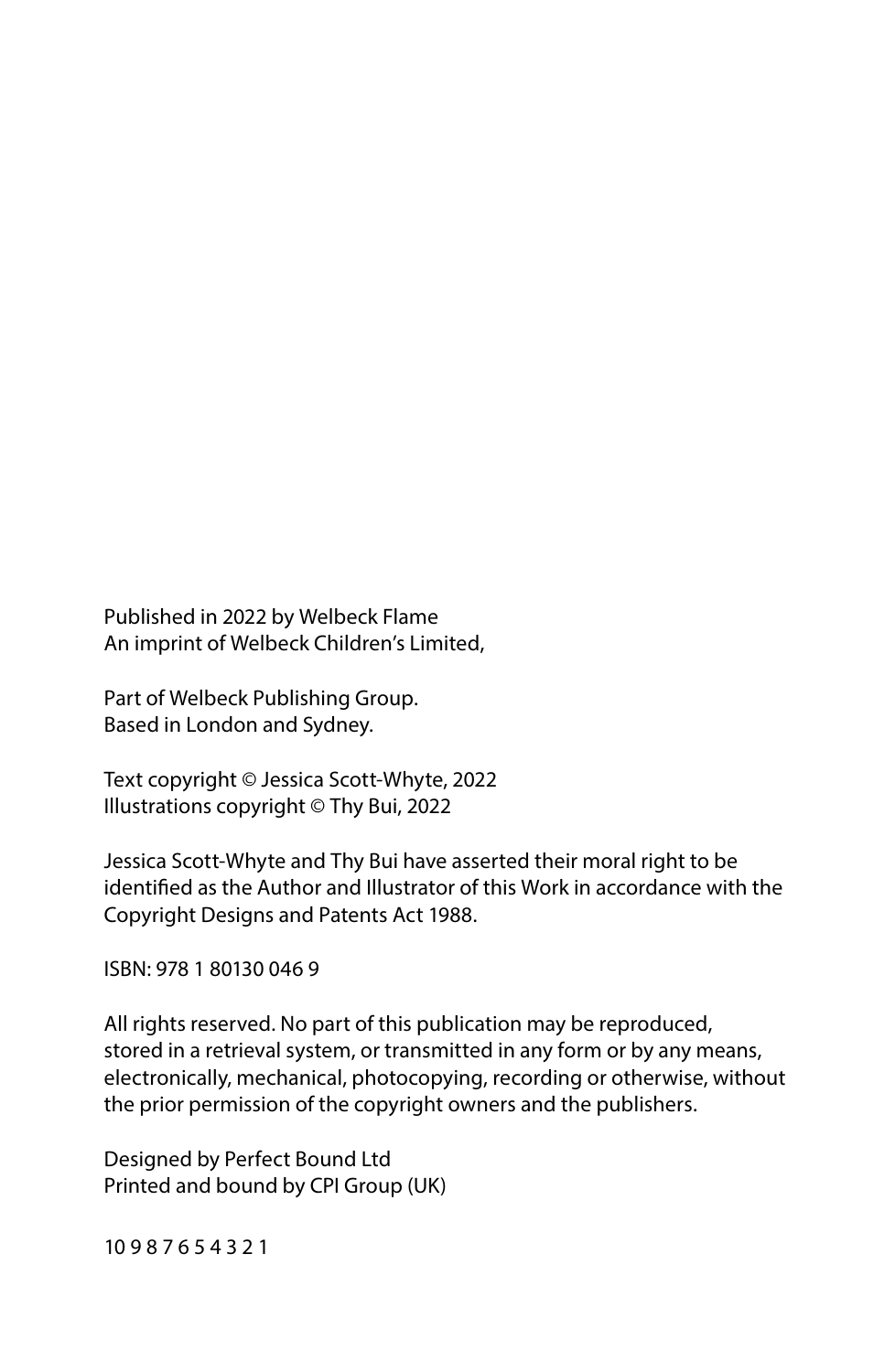

## **JESSICA SCOTT-WHYTE**

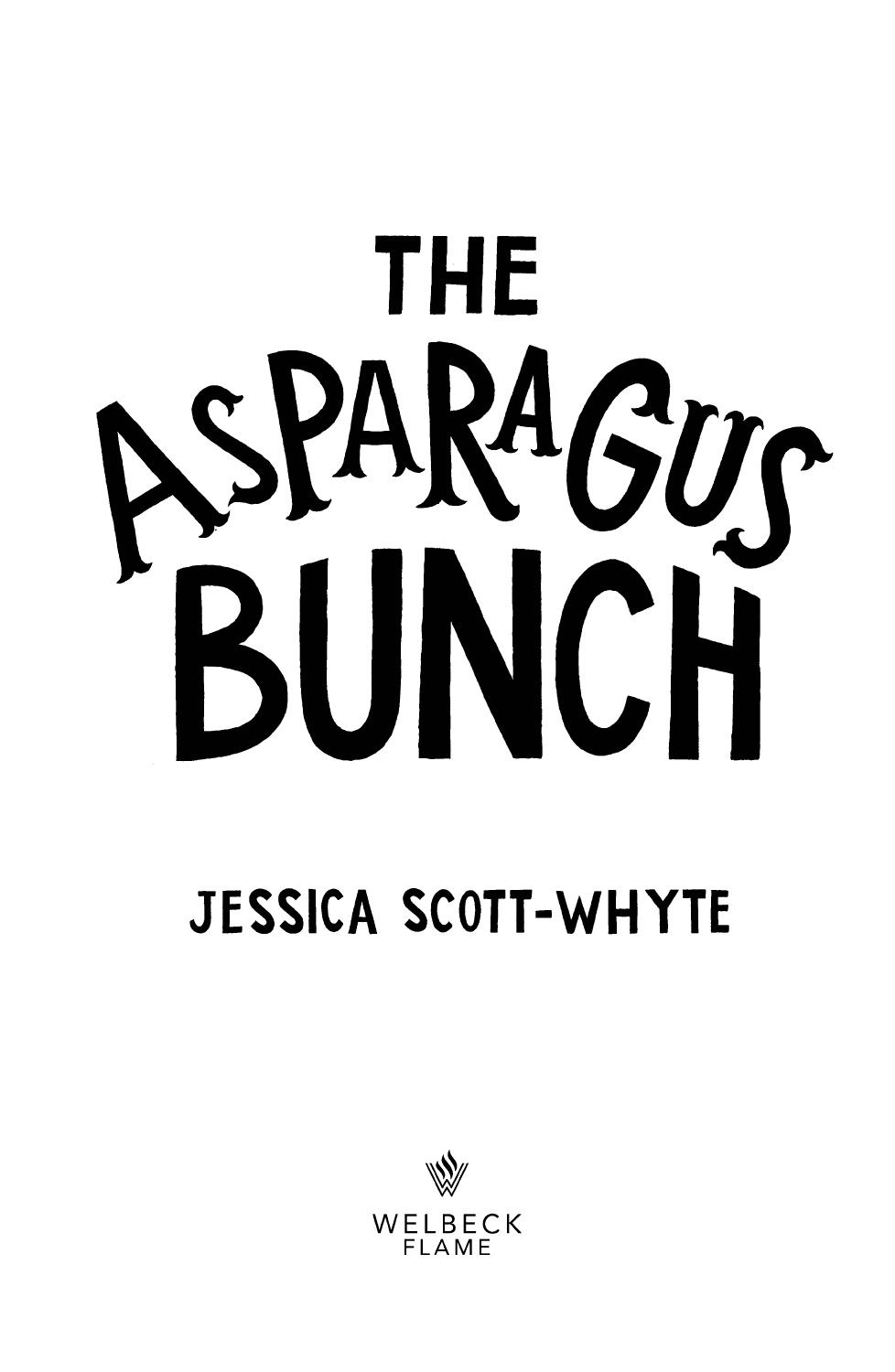## **Introduction**

#### *(The completely pointless part that nobody reads)*

This is a waste of time.

Chances are you've already snuck a peek at the last chapter and know how the whole thing ends, so what good is an introduction to you now?

My 'we're kind of a big deal' book publisher, however, insisted they knew better and said that I had to write an introduction – no ifs, ands or buts*.*

I told them they were delusional and that there was no way I could write an introduction without using the words *if, and* or *but*. Then they got cross and told me I had an attitude problem.

So, here's my introduction:

*Hello. My name is Leon. I have an attitude problem.*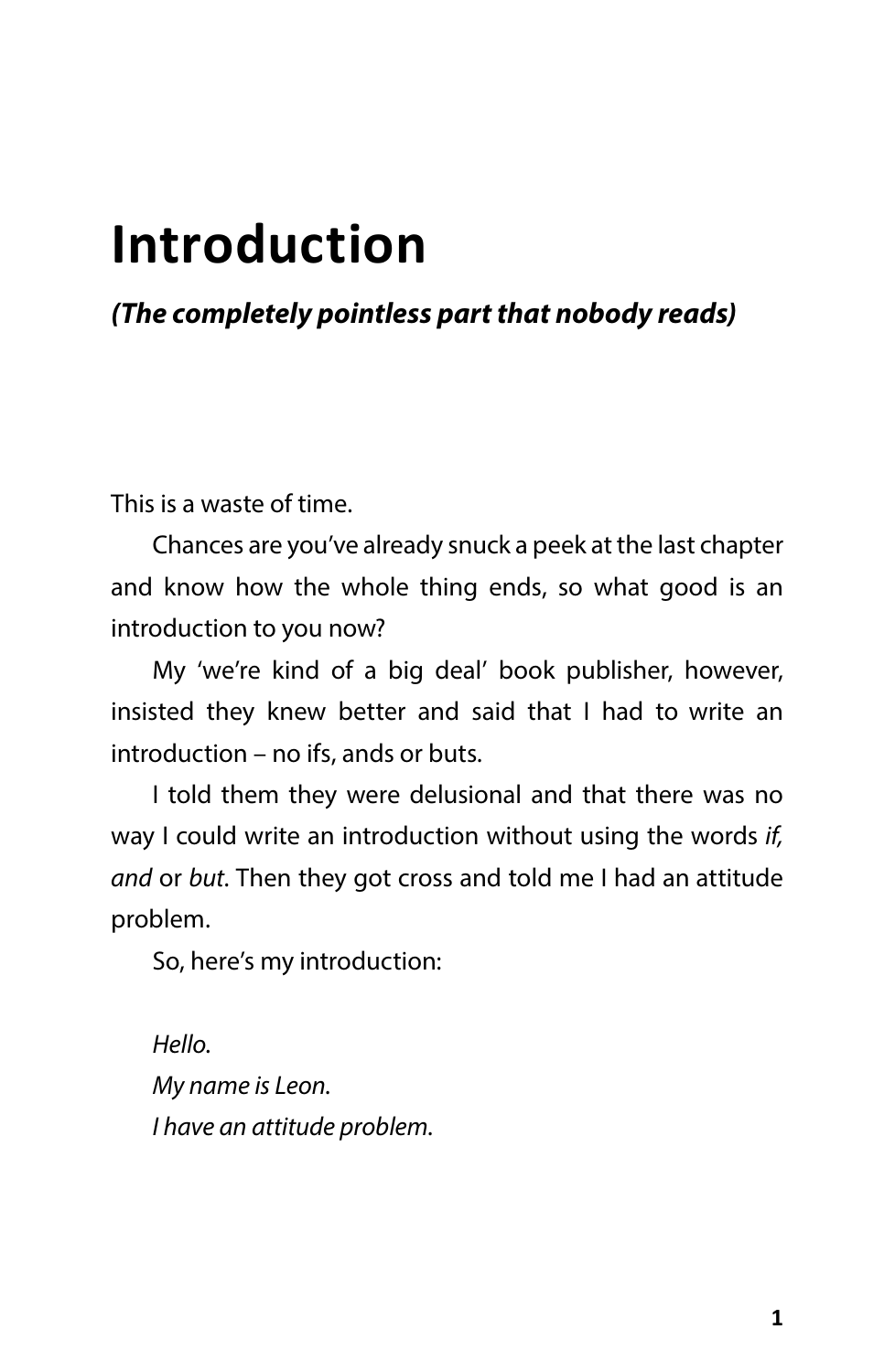**1**

### **The Basics**

#### Everything you need to know about me:

- 1. I'm Leon John Crothers
- 2. I'm 4,779 days old (13 years and 1 month, if you're mathematically challenged)
- 3. I live with Caroline
- 4. I've been 'moved on' from 6 different schools
- 5. I'm currently attending Deluney College (school #7)
- 6. Most people think I've got an attitude problem

#### Everything you need to know about Caroline:

- 1. Caroline Angela Crothers is my mum
- 2. I call Caroline by her first name
- 3. Caroline doesn't mind that I call her by her first name
- 4. Caroline is, among other things, a single parent, a whistler, a knitter and an indiscreet nosepicker
- 5. Caroline rides fairground attractions for a living
- 6. Caroline doesn't think I've got an attitude problem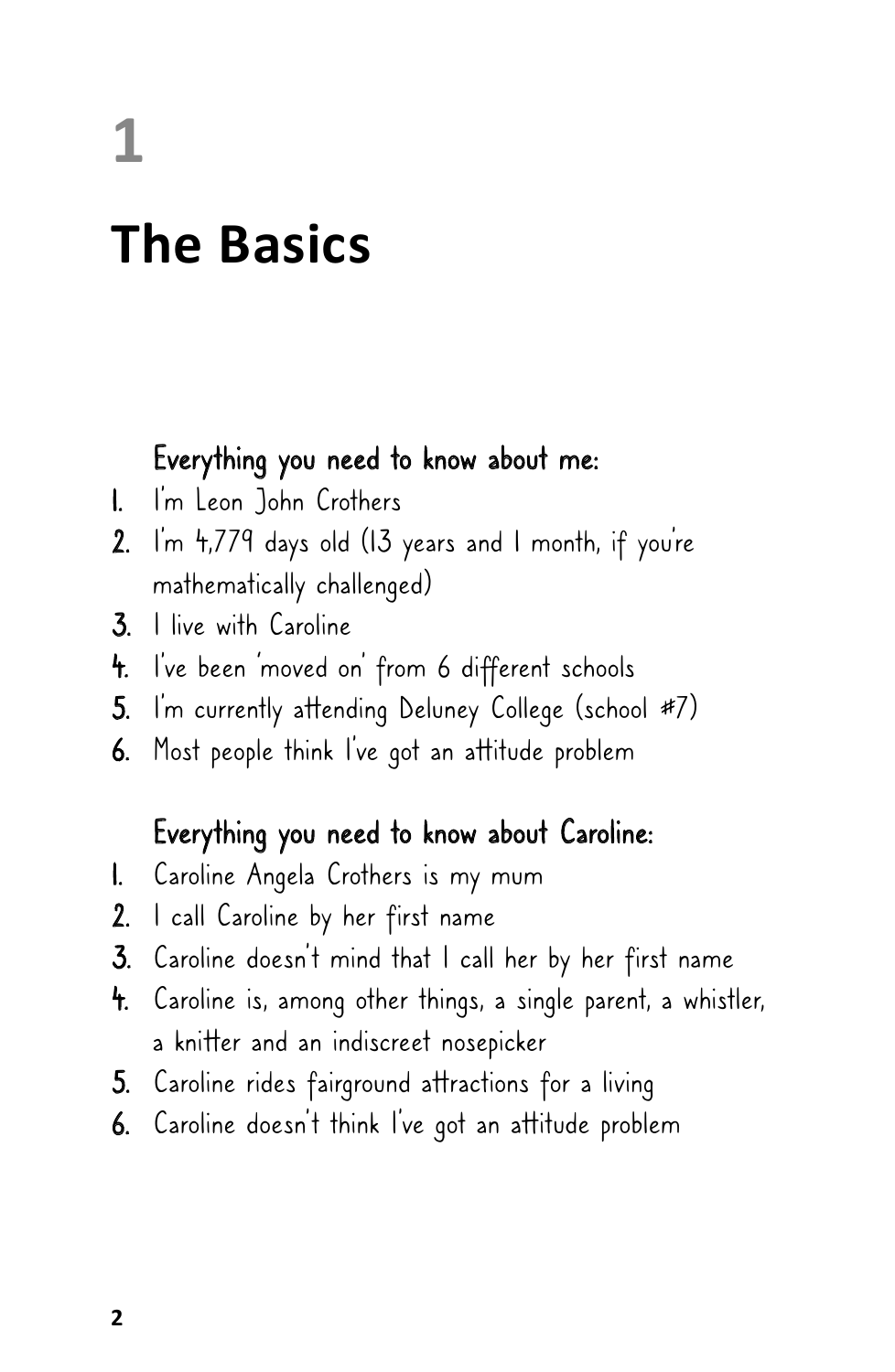#### Everything you need to know about my attitude problem:

- 1. It has nothing to do with the fact that I'm from Blackpool
- 2. Or my squeaky noise phobia
- 3. Or my deep hatred of baked beans
- 4. Or that I own I4 identical yellow hoodies
- 5. Or my opinions on trainspotters
- 6. Or how I eat my Cadbury Creme Egg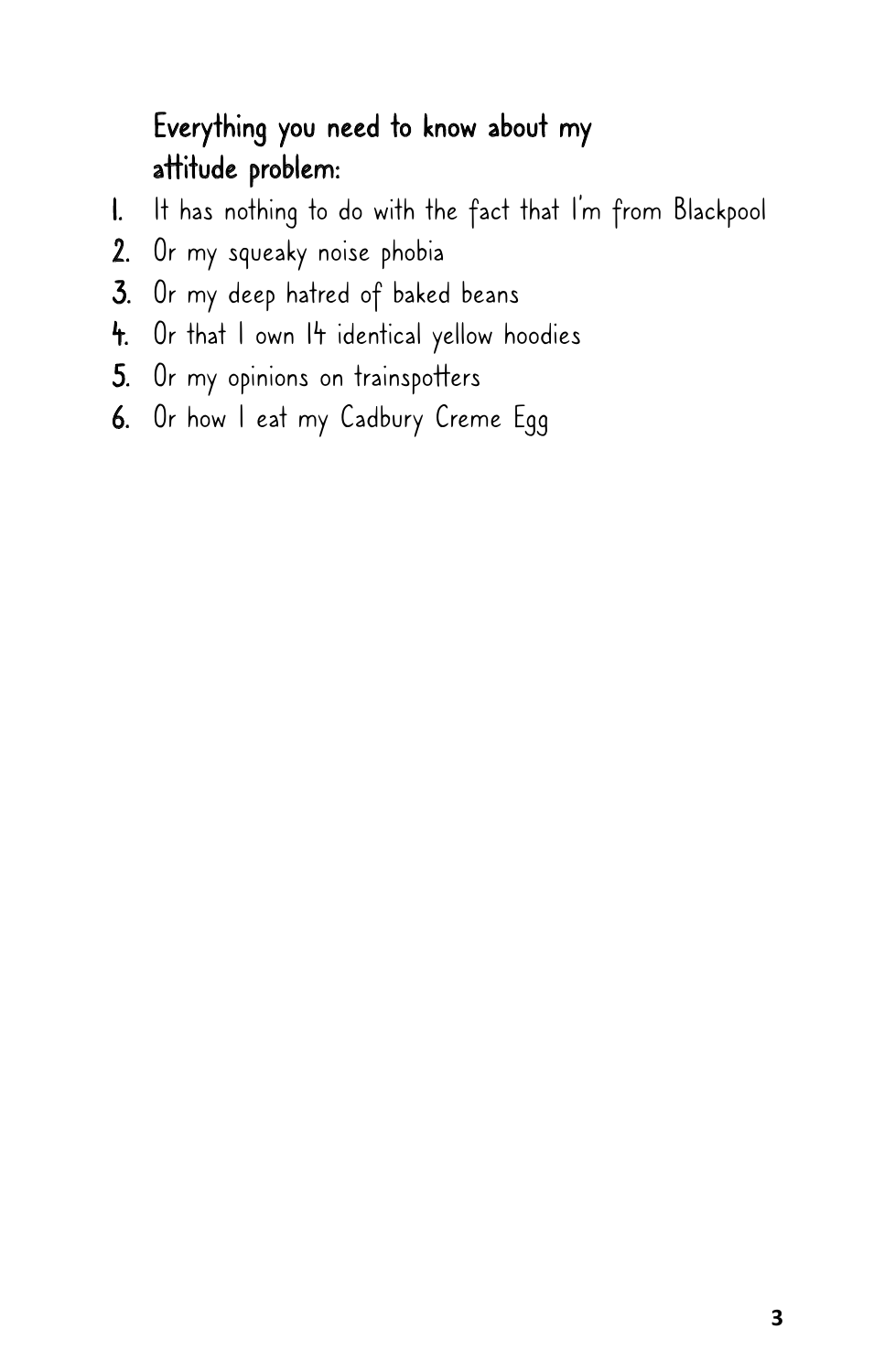# **2 Soggy Chips**

Tea at ours is very straightforward.

Tea meaning dinner if you're not from round here.

You see, Caroline's a hopeless cook.

As soon as I was old enough to coherently tell her this, I took matters into my own hands:

Monday: Fish and chips Tuesday: Chicken and chips Wednesday: Pizza and chips Thursday: Egg and chips Friday: Sausage and chips Saturday: Steak and chips Sunday: Curry and chips

I wouldn't call myself a picky eater. I'm just not keen on surprises. And Caroline isn't keen on me skipping meals, so this way, everyone's a winner.

And as we're on the subject of meals, maybe just a quick word about the chips.

I eat my chips plain (no ketchup, vinegar, mayonnaise etc.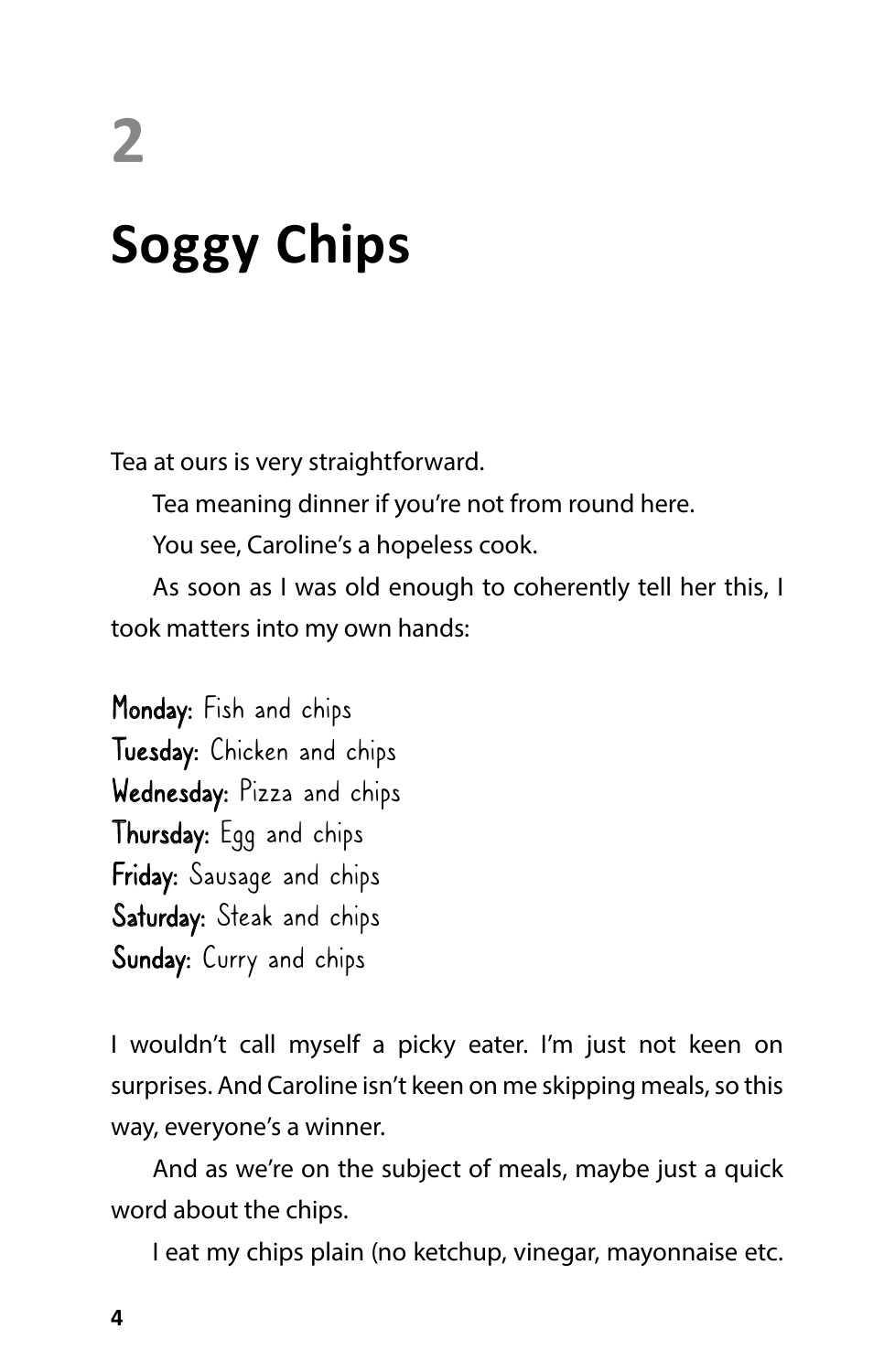– only salt) and they can't touch any other foods on the plate. It generates stress. Unnecessary stress. Don't waste your time wondering why I don't just eat my chips from a separate plate – spare me. Been there, hated that.

As I was saying, tea at ours is very straightforward.

I always sit beside the kitchen door with my back to the shelf where Caroline keeps her collection of ceramic ducks, because they're hideous, and Caroline sits at ninety degrees to my right. Over the years, I've encouraged Caroline to sit there so that she'd have a nice view out of the kitchen window but really, I just don't like her sitting directly opposite me at mealtimes. I don't like anyone sitting opposite me at mealtimes. Who needs to see all that chewing and swallowing? Listening to it is bad enough.

Conversation is to be kept to a strict minimum. It drags out the eating process. For me, eating is really more of a hassle than anything else and something I prefer to do alone. I only eat at all because if I don't, my vital organs will eventually stage a mutiny. Caroline has a thing about the two of us eating together whenever her work schedule allows, for 'bonding' purposes. In the past, this has been a frequent source of arguing, but we've finally come to, what I think, is a fair compromise: mealtimes spent together – ask only about the weather.

So, like I said, tea at ours is very straightforward.

My story, however, is anything but straightforward and starts right here.

To give you a more accurate timeframe, it was a Monday evening, two weeks before I was due to start at Deluney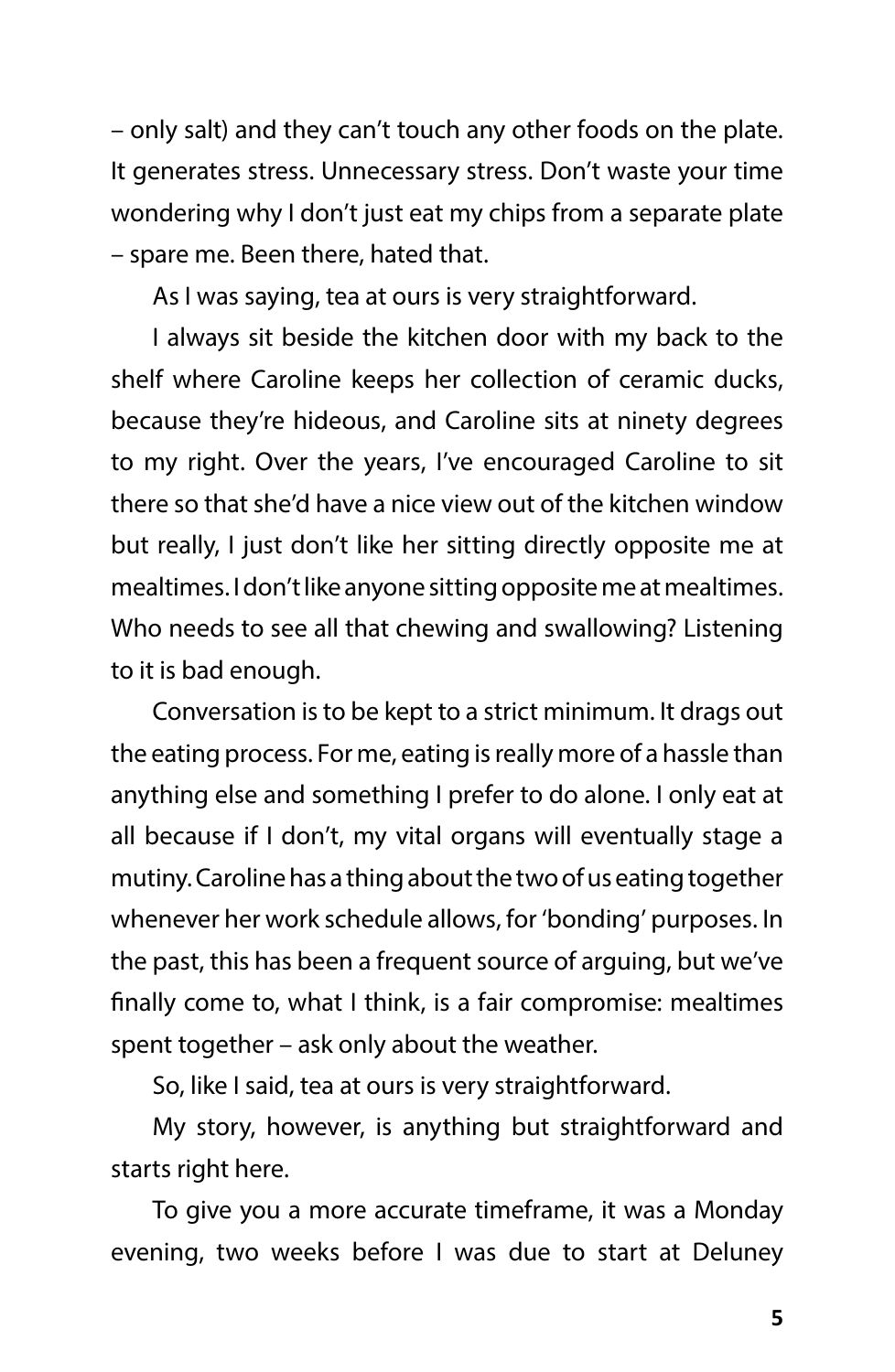College: my new, new, new, new, new, new, new school.

The two of us were making our way through our fish and chips in relative silence, when suddenly, out of nowhere, Caroline said the strangest thing:

'I'm worried about you.'

I quickly scanned my plate to see if she was referring to a runaway chip situation, but everything seemed in order, so I just carried on eating.

Caroline cleared her throat.

'Leon, I was thinking that before you start at your new school, you—'

'Correction: new, new, new, new, new, new, new school.'

'OK, before you start at your new, new, new, new, new, new, new school, it might be a good idea that we go and see someone who helps young people who've trouble making friends and, well, interacting with people in general. What do you think?'

I stabbed a piece of battered fish with my fork.

'No thanks, Caroline.'

Case closed, I figured. Caroline had asked a question (albeit a non-weather-related one) and I'd answered. But the same question came back again the following night over breaded chicken, and *again* on Wednesday between mouthfuls of margherita. Normally I wouldn't describe Caroline as annoying, but this new teatime routine was pinching a nerve.

Then, on Thursday, she changed tactics:

' I've made an appointment for you to see Dr Snot on Saturday afternoon.'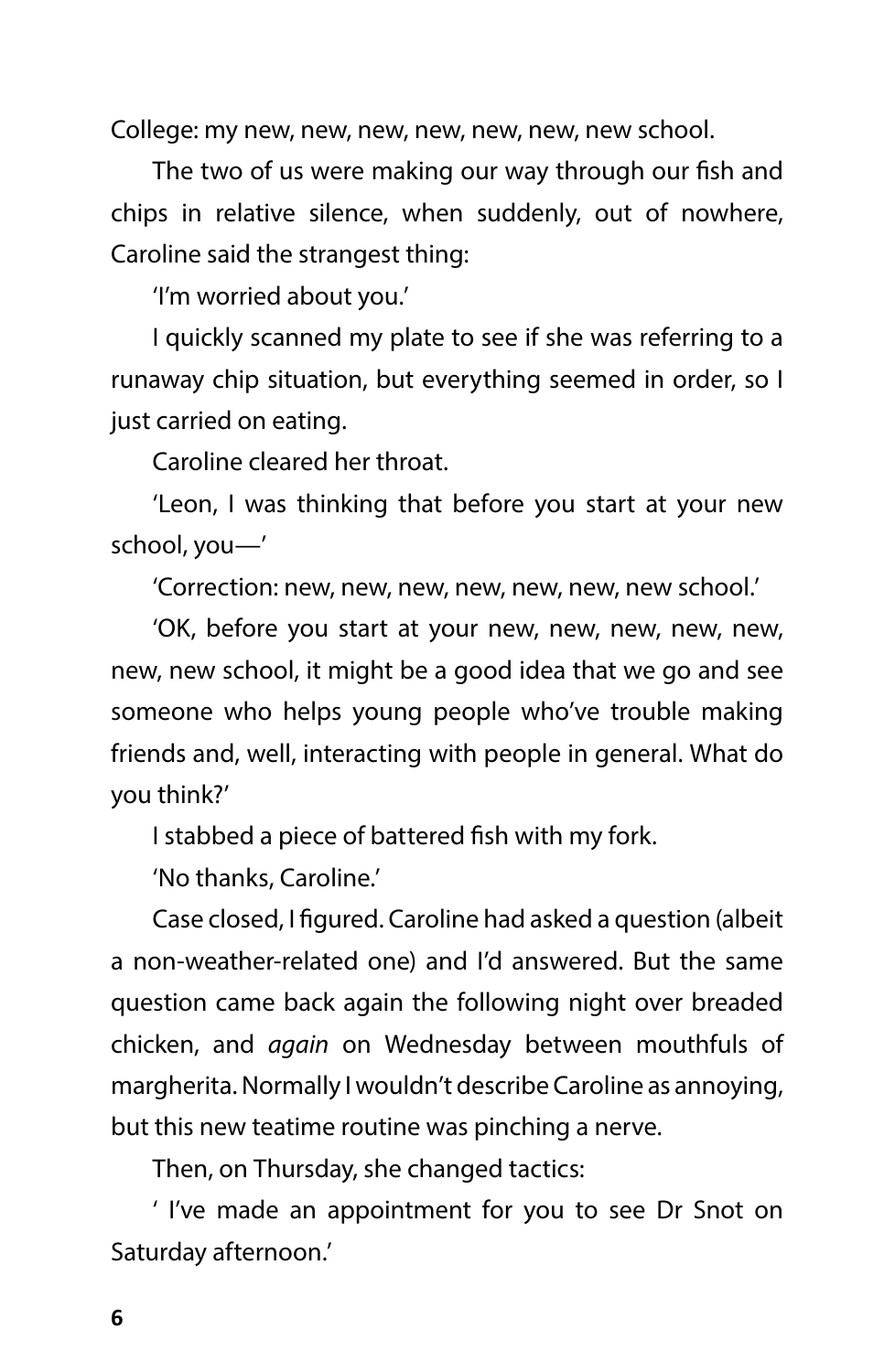I looked up from my egg and chips.

'What?'

'On Saturday afternoon you've an appointment to see Dr Snot.'

'Dr Snot?' 'Snot.' 'It's not'. 'What?' '*Snot*.'

'Yep. Snot.'

'Dr *Snot*?'

Caroline knew full well I'd fall for her plan. If someone tells you there's a man alive with a name as stupid as Dr Snot, of course you're going to go and see him. You're *obliged* to. The conversation was now distracting me to the point that some of the yolk from my egg had dripped off my fork onto my chips. Beads of sweat were forming on my forehead and my elbows were starting to itch.

'*Fine*, Caroline, I'll go and see him,' I said, as I scraped my food into the bin.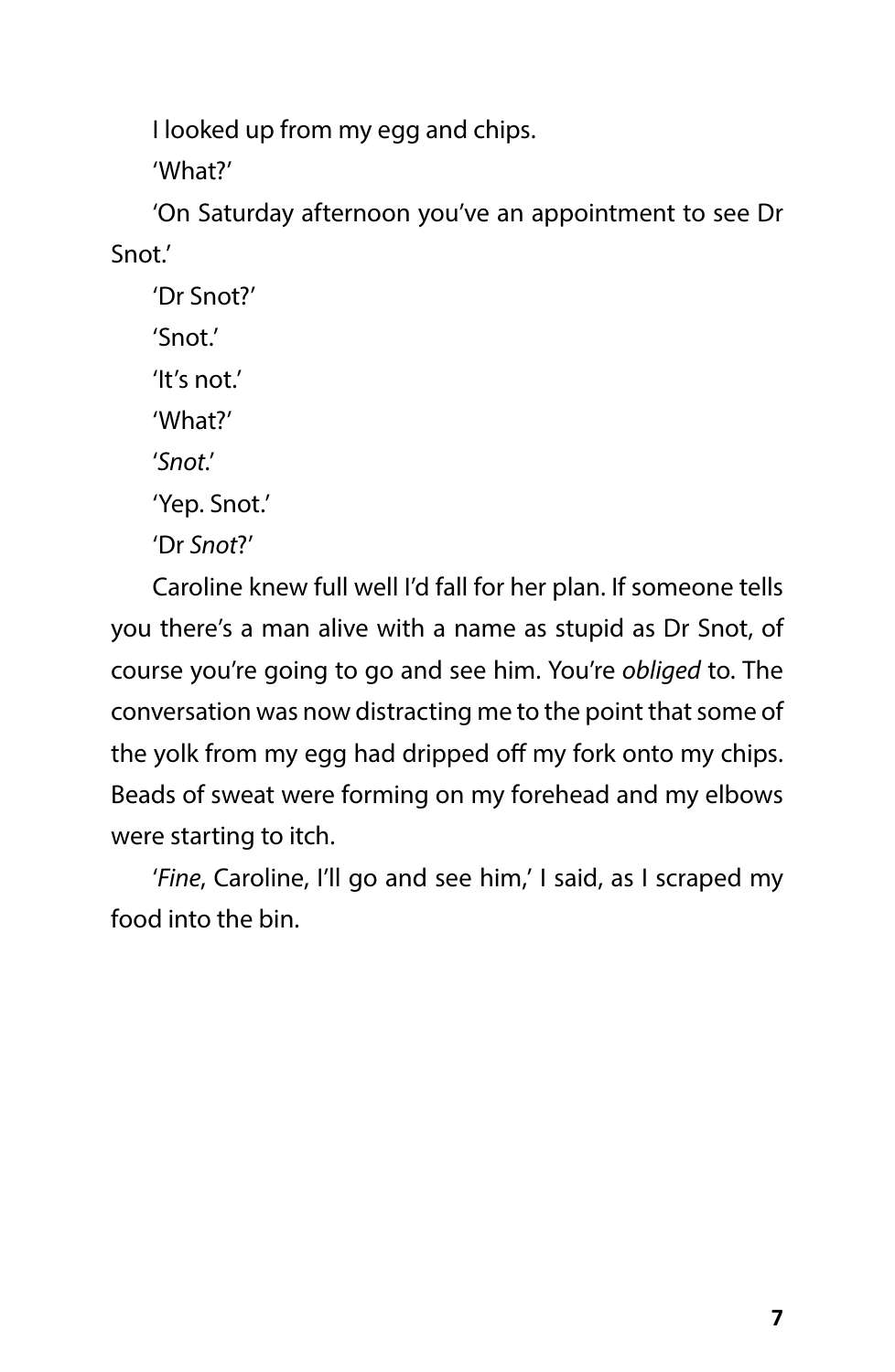# **3 Dr Snot**

Two days later, we were sitting in the waiting room of Dr Snot's surgery. Caroline passed the time with a stack of sticky magazines that she'd picked up from the reception desk, while I tapped my chin with my index finger to the rhythm of the clock that was mounted on the wall.

When we were finally invited into his office, Dr Snot was sitting behind his big, brown, shiny doctor's desk, wearing a white doctor's coat and a pair of ugly doctor's glasses. He was bald, with some wiry grey hair sticking out of his ears, an unhealthy-sized belly and a few too many moles on his face. He basically looked like your average, close-to-retirement physician. *Complete* disappointment.

I turned to leave.

'What are you doing?' said Caroline, nudging me back in. 'We just got here.'

'You said you wanted me to go and see Dr Snot,' I answered. 'I've seen him, so I can go now, right?'

She sighed heavily. 'Leon, I didn't mean to go and see him, *literally*.'

'It's all right, Ms Crothers,' said Dr Snot, with an impressively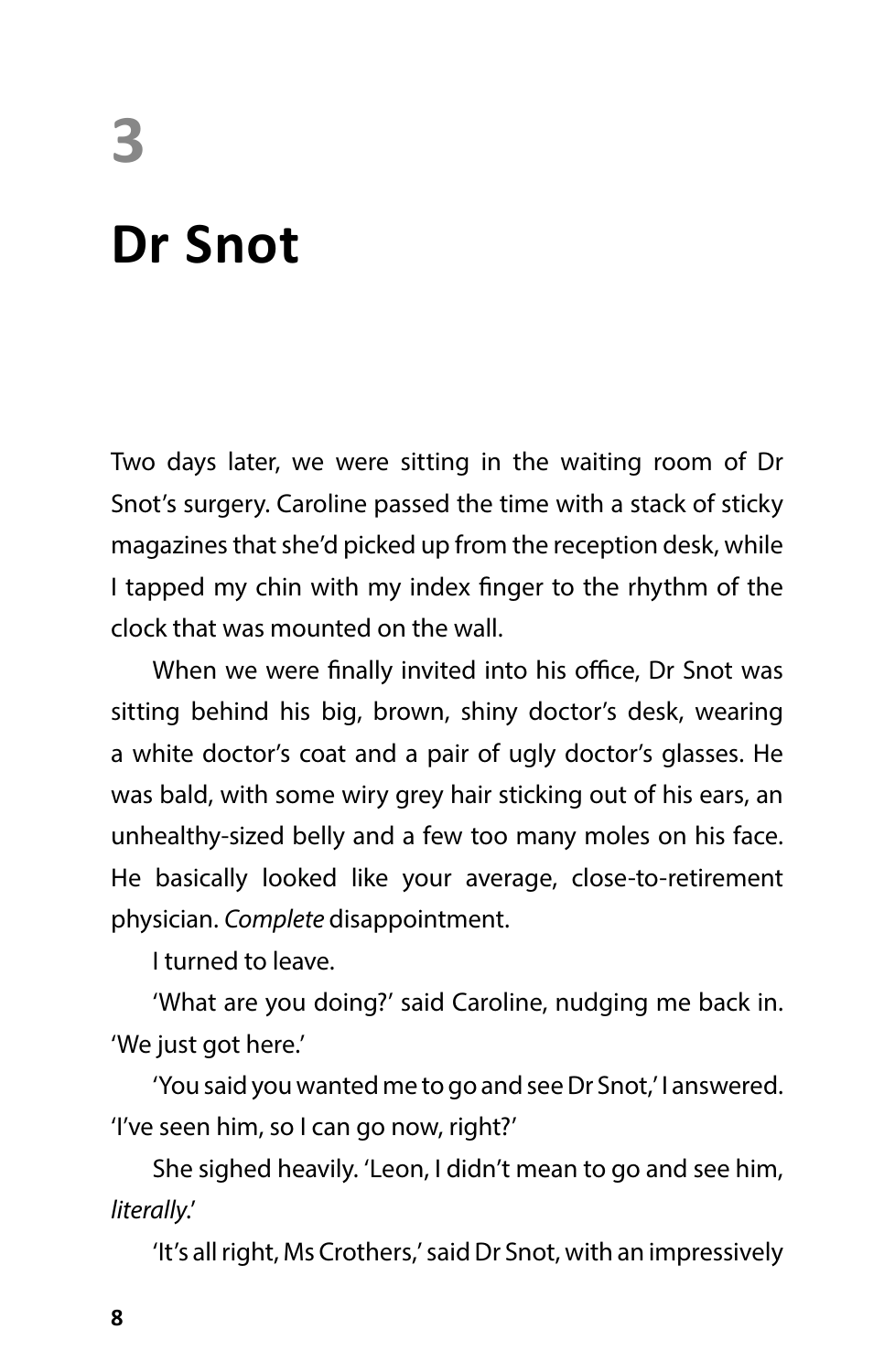deep voice. 'Lovely to meet you, Leon, and thanks for taking the time to come all this way just to have a look at me. Good to see that you're a lad who keeps his word!'

We sat down.

'Snot isn't really your last name, is it?' I said.

'Beg your pardon?' said the doc.

'Which controversial family tree are you trying to distance yourself from?'

'*Leon*,' Caroline hissed under her breath.

'Was your grandfather Hitler's secret love child or something?'

'Leon!' Caroline shrieked.

I threw my eyes down to the floor. When Caroline's voice gets loud it means I've said something that's likely to have caused upset, anger or offence.

'Sor-ry,' I told my shoes. 'I may have said something that has caused upset, anger or offence.'

I waited a moment for the expected '*listen here, young man'* speech but none came, so I looked up at Dr Snot, who was leaning over his desk with his hands cupped under his chin. He was smiling.

'Tell me, Leon, what do you think of Milky Ways?'

Now I was *really* confused.

'Are you questioning the meaning of life?' I asked him. 'Or are you planning to take up astronomy as a hobby when you retire?'

'No, no, the chocolate bar!' the snot doc laughed. 'Did you know that Milky Ways have been a favourite of mine since I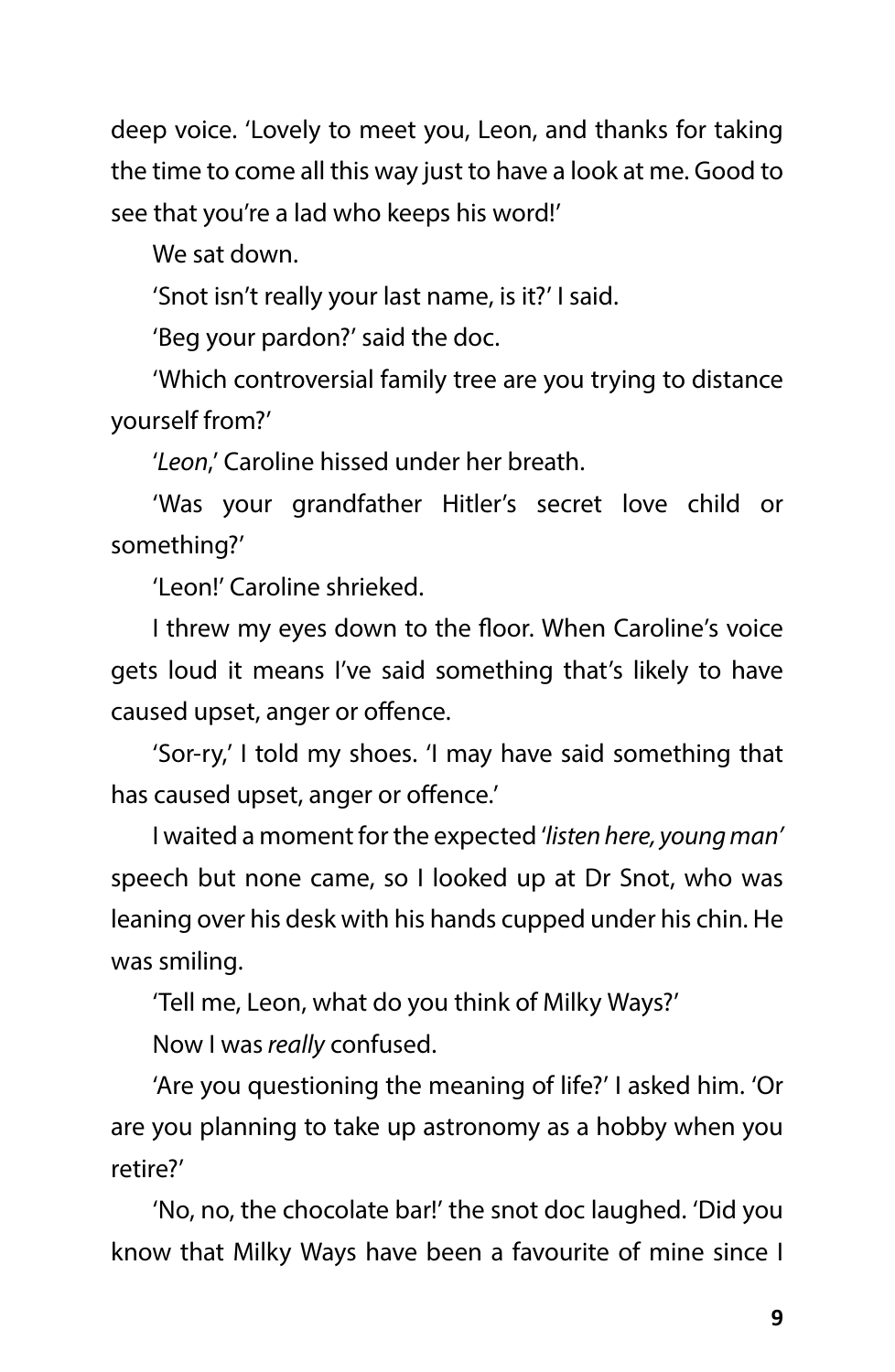was a young—'

'The Milky Way bar is a chocolate-covered confectionery bar with a nougat centre, manufactured and distributed by the Mars confectionery company. It was created in 1923 by Frank C. Mars after the famed malted milk drink (milkshake) of the day, which was in turn named after the Earth's galaxy. The American version of the Milky Way bar has a caramel and nougat filling, while the European version has just an airy nougat filling. The Milky Way's low density of 0.88 grams per centimetre cubed means it floats when placed in milk, a phenomenon that was used for an advertising campaign across Europe in the late 1980s.'

'Very impressive,' said the doc. 'Your mother had already mentioned to me on the phone that you had a great passion for the world of confectionery. Who knows? Maybe someday you'll be the next Willy Wonka!'

The doc got up from his chair and squeezed himself around the side of his desk.

'Leon, I would like that you and your mother come back and see me next week for a chat, before school starts. Would that be OK?'

'Not a chance,' I said. 'Willy Wonka's a fictional character in literature with lunatic tendencies who exploited ingenious dwarfs as slave labourers and was a few Everlasting Gobstoppers away from being charged with infanticide.'

Caroline hurried me out of my chair.

'OK, Leon, let's be off.'

I stood up.